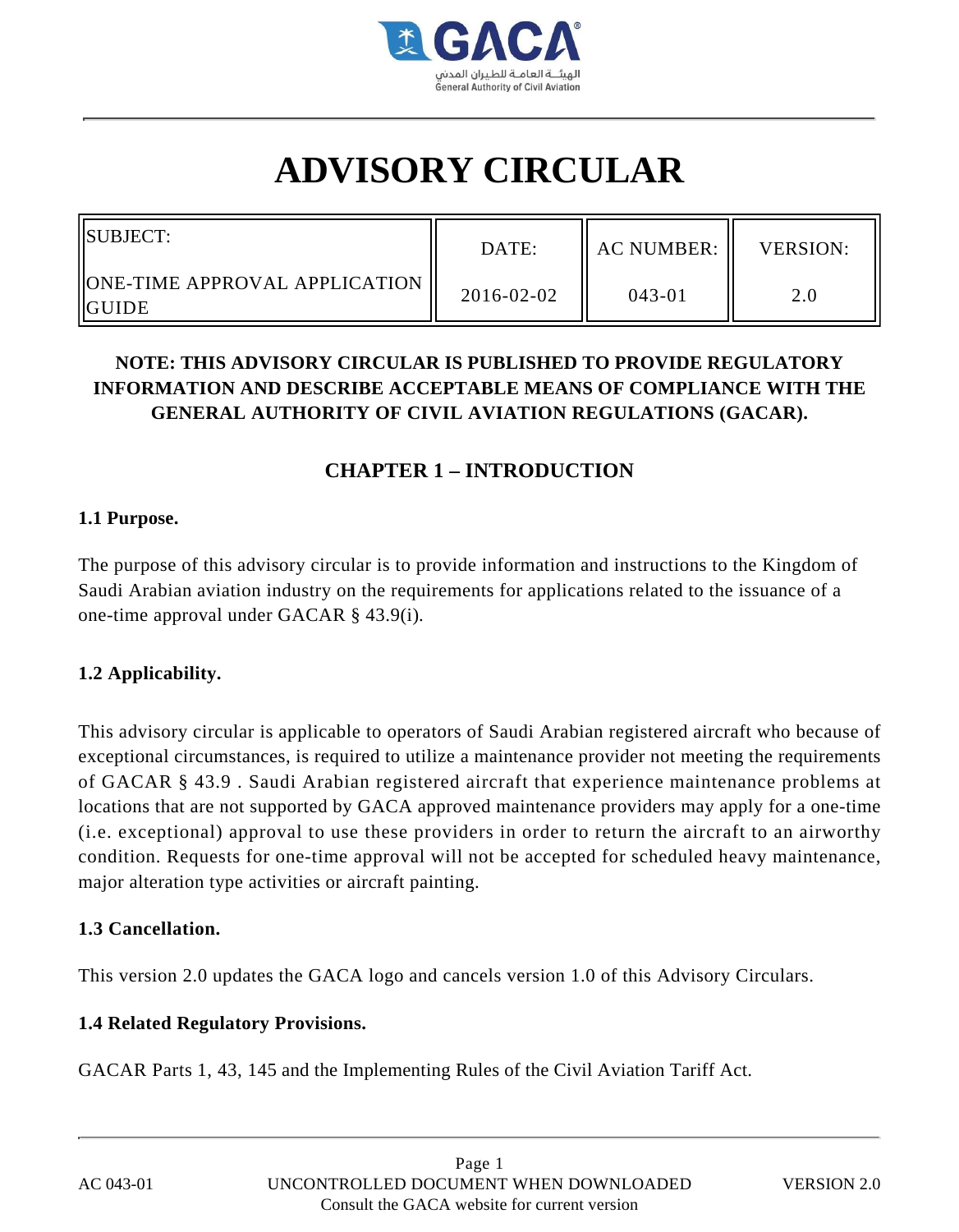

## **1.5 Related Reading Material.**

None.

## **1.6 Definitions of Terms Used in this Advisory Circular.**

Affected parties should refer to Subpart A of GACAR Part 1 for a full listing of defined terms used in the new GACAR. Many new or revised definitions have been added to the GACAR. This Advisory Circular does not introduce any new terms.

## **1.7 Approval.**

This Advisory Circular has been approved for publication by the Assistant President, Safety, Security and Air Transport Sector of the General Authority of Civil Aviation.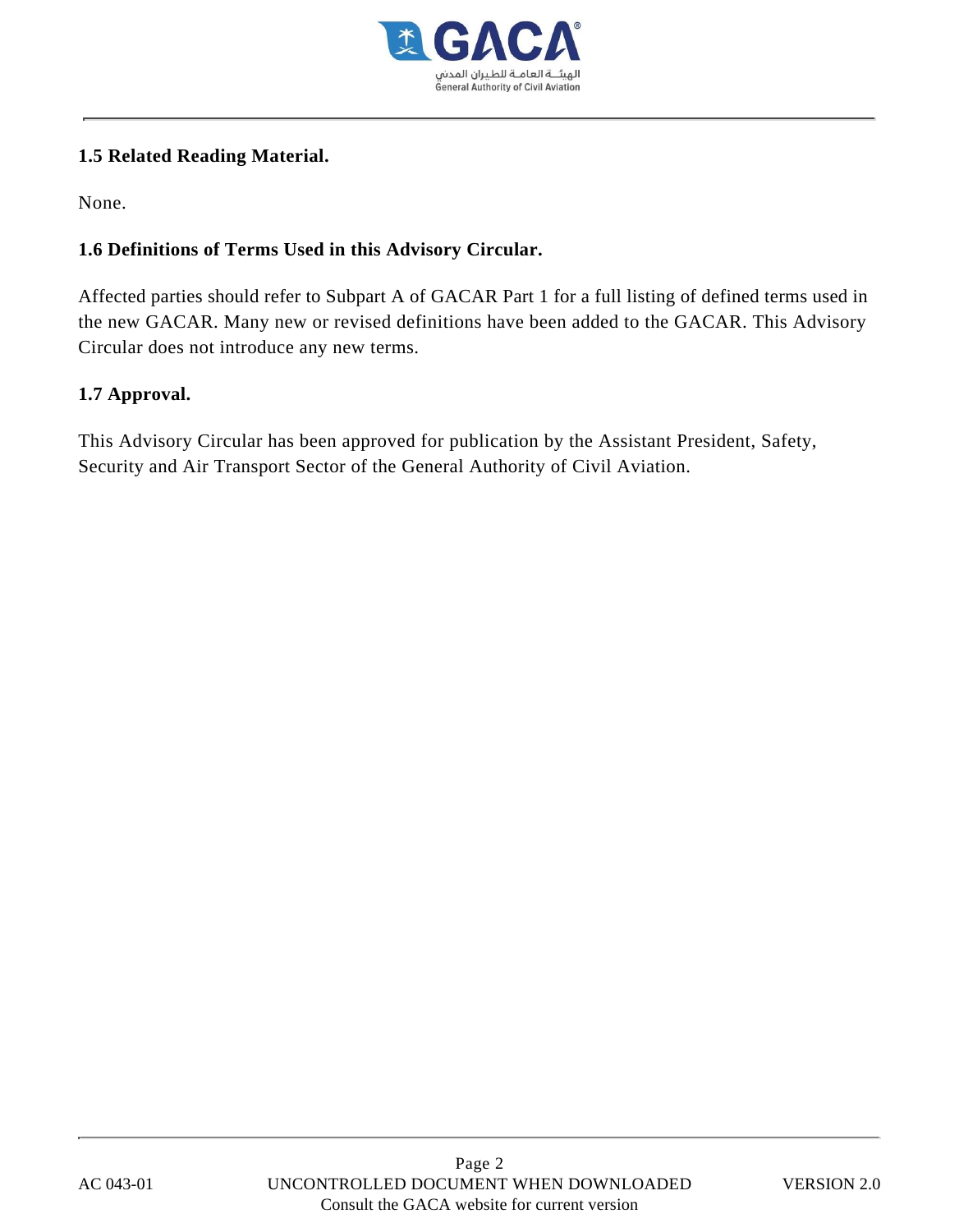

# **CHAPTER 2 – APPLICATION PROCEDURES**

## **2.1 General.**

This chapter summarizes essential information for all applicants. Applicants are reminded that should GACA refuse to issue their requested one-time approval they may be eligible to appeal that decision in accordance with the appeal regulations prescribed in Subpart I of GACAR Part 13.

**NOTE**:All applicable forms may be accessed on the GACA website at www.gaca.gov.sa.

## **2.2 Application for One-Time Approval.**

Requests for one-time approval must be made in writing to the GACA SS&AT attention Manager: Airworthiness Department and include the following documentation:

(a) Particulars of the affected aircraft including aircraft make and model, registration marks and serial number.

(b) A copy of the filed flight plan, a description of the deviation from the filed itinerary and a copy of the aircraft log page with the listed in-flight problem recorded.

(c) Information about the proposed maintenance provide includingr:

(i) Description of the specific authorizations being requested including a description of the nature of work to be performed and location of work to be performed.

(ii) Copy of the current foreign repair station certificate (or equivalent) and associated terms of approval or operations specifications.

(iii) Copy of repair station capability list (specific to the work to be performed).

(iv) Name and phone number of the Inspector assigned to the repair station by the foreign CAA.

(v) Roster of authorized personnel including the name and qualifications of the specific individual who is being nominated to release the aircraft to service.

Note:

The above information can be sent to GACA via, Fax # 96612-6855745.

The applicant is responsible to provide and cover the expenses for business class return air travel, ground transportation and hotel accommodation for the Airworthiness Inspector who is assigned to perform the inspection of the Repair station's facilities.

As part of the one-time approval process the GACA SS&AT will assess whether the current ratings